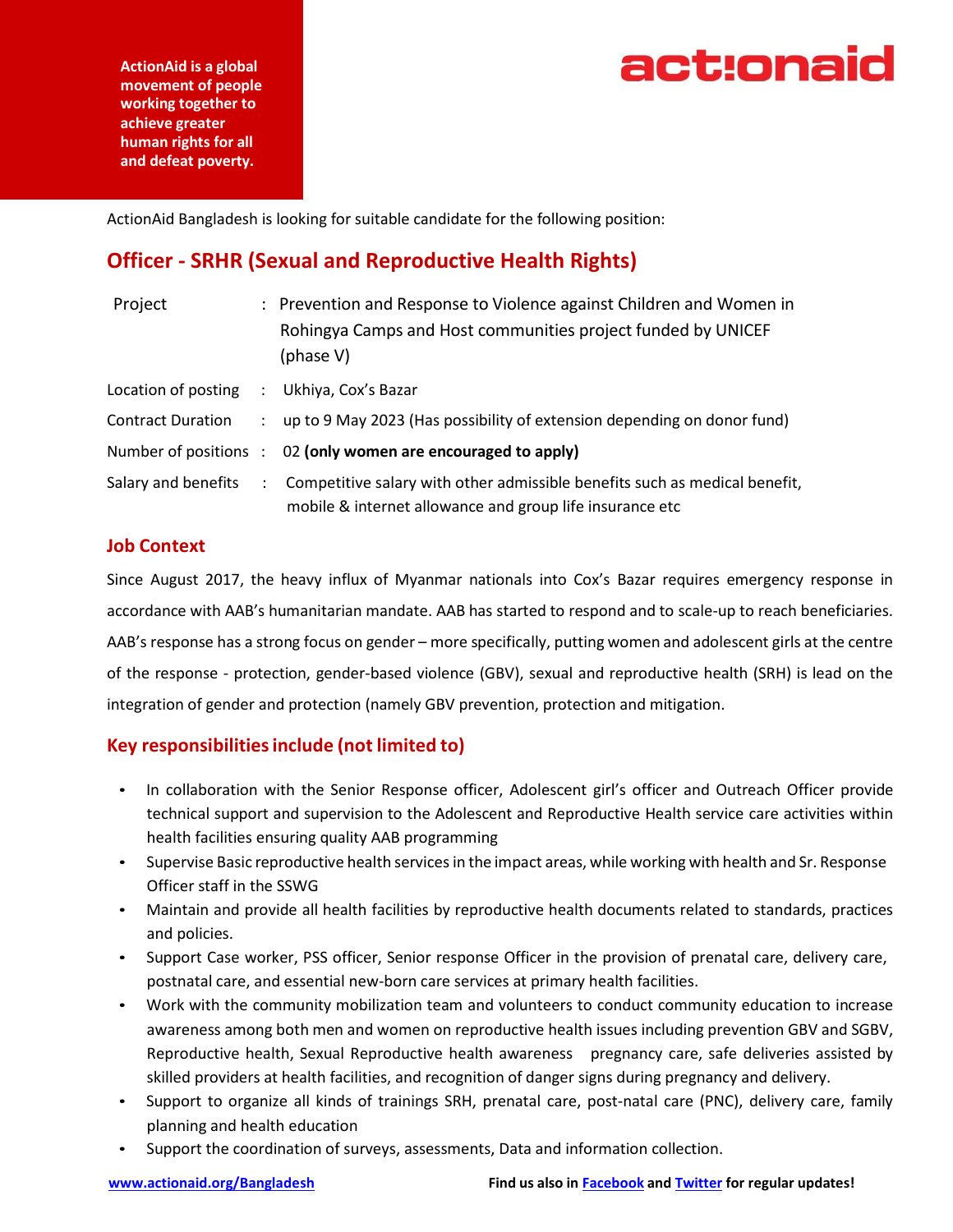# act:onaid

- Assist to Referral system for basic and comprehensive Reproductive Health support services
- Support to provide health education materials including IEC materials, awareness session with women and adolescent.
- Maintain and provide all health facilities by reproductive health documents related to standards, practices and policies.
- Assist to SSWG and field teams on RH activities to promoting protection rights, participation, capacity building SRH issue management.
- Keep accurate regular reports, document results and maintain detailed records of the overall RH, SRH activities in camp level.
- Contribute to development of regular activity reports and assist with the development and drafting of project proposals.
- Work in health facility to provide RH services as needed.

#### **Relationships**

Officer - SRHR will report to Program Officer-GBV.

#### **Required Educational Qualification and Experience**

- Graduation in public health, population, sociology, and/or other related social science discipline (flexible in terms of person having working experience in Rohingya Response)
- At least 3 years of professional experience in the field of sexual reproductive health (SRH), gender-based violence (GBV), including in humanitarian settings, family planning with GO, NGO level

### **Technical Skills**

- Proficiency in local language will be an advantage.
- Clear understanding on protection issues and human rights.
- Able to take decision in a timely manner, prioritize and multi-task seamlessly.
- Orientation to gender sensitivity.
- Ability to work under extreme pressure and meeting deadlines.
- Team player with strong experience in multi-cultural and multi-ethnic environments.
- Proficient with MS office suite

#### **Application instructions**

**Only those who meet the above requirements are requested to apply** following these instructions:

- Last date of application is **Saturday, 04 June 2022**
- Please **[click here](http://jobs.actionaidbd.org/login)** to submit your application.

**ActionAid Bangladesh aims to attract and select a diverse workforce ensuring equal opportunity to everyone, irrespective of race, age, gender, sexual orientation, HIV status, class, ethnicity, disability, location and religion. Any personal persuasion/phone call will result in disqualification of candidature.**